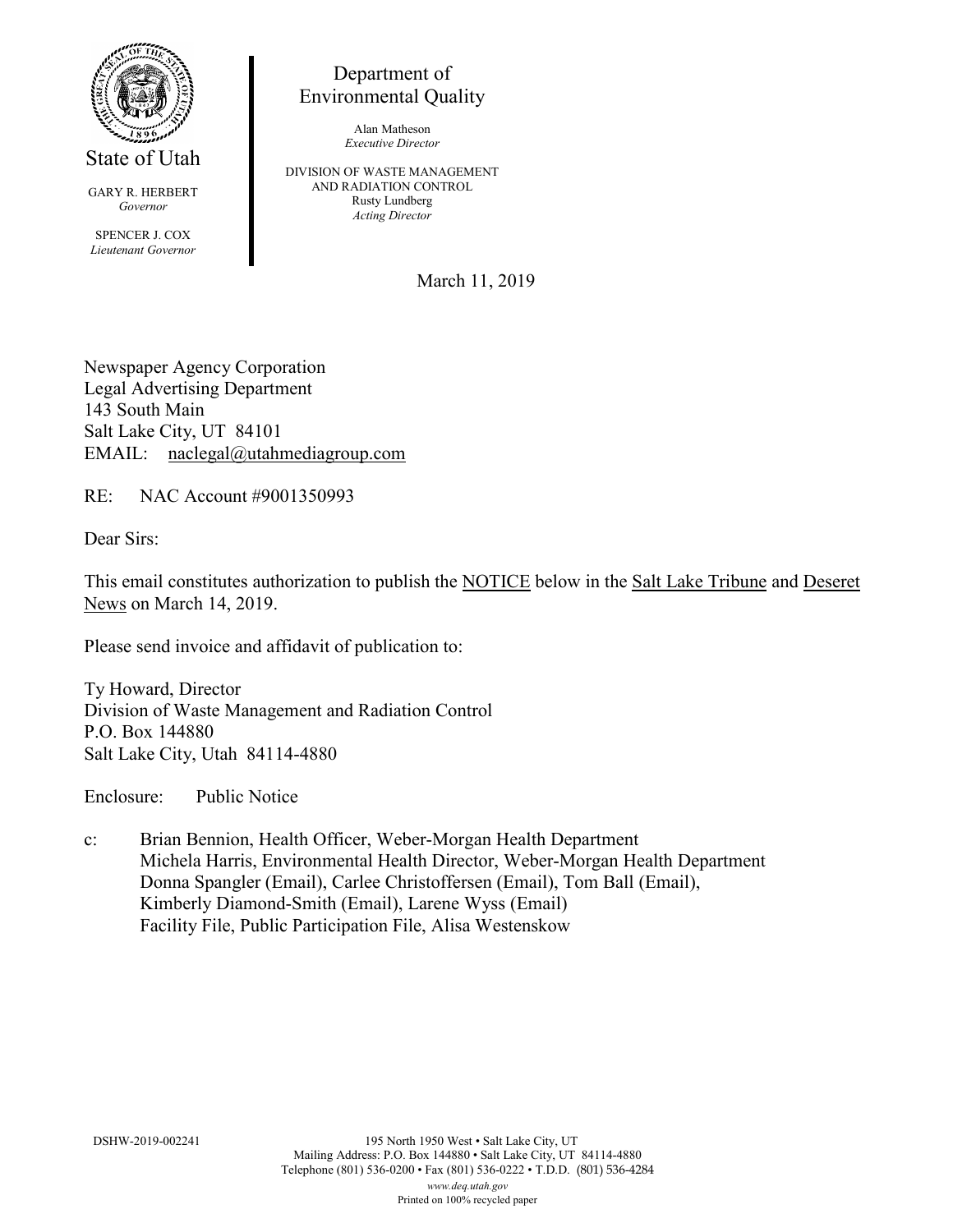

State of Utah

GARY R. HERBERT *Governor* SPENCER J. COX *Lieutenant Governor*

Department of Environmental Quality

> Alan Matheson *Executive Director*

DIVISION OF WASTE MANAGEMENT AND RADIATION CONTROL Rusty Lundberg *Acting Director*

March 11, 2019

Standard Examiner Brandon Erlacher - Attn: Legal Ads 332 Standard Way Ogden, UT 84412-2790

Dear Sirs:

This email constitutes authorization to publish the NOTICE below in the Standard Examiner on March 14, 2019.

Please send invoice and affidavit of publication to:

Rusty Lundberg, Acting Director Division of Waste Management and Radiation Control P.O. Box 144880 Salt Lake City, Utah 84114-4880

Enclosure: Public Notice

c: Brian Bennion, Health Officer, Weber-Morgan Health Department Michela Harris, Environmental Health Director, Weber-Morgan Health Department Donna Spangler (Email), Carlee Christoffersen (Email), Tom Ball (Email), Kimberly Diamond Smith (Email), Larene Wyss (Email) Facility File, Public Participation File, Alisa Westenskow